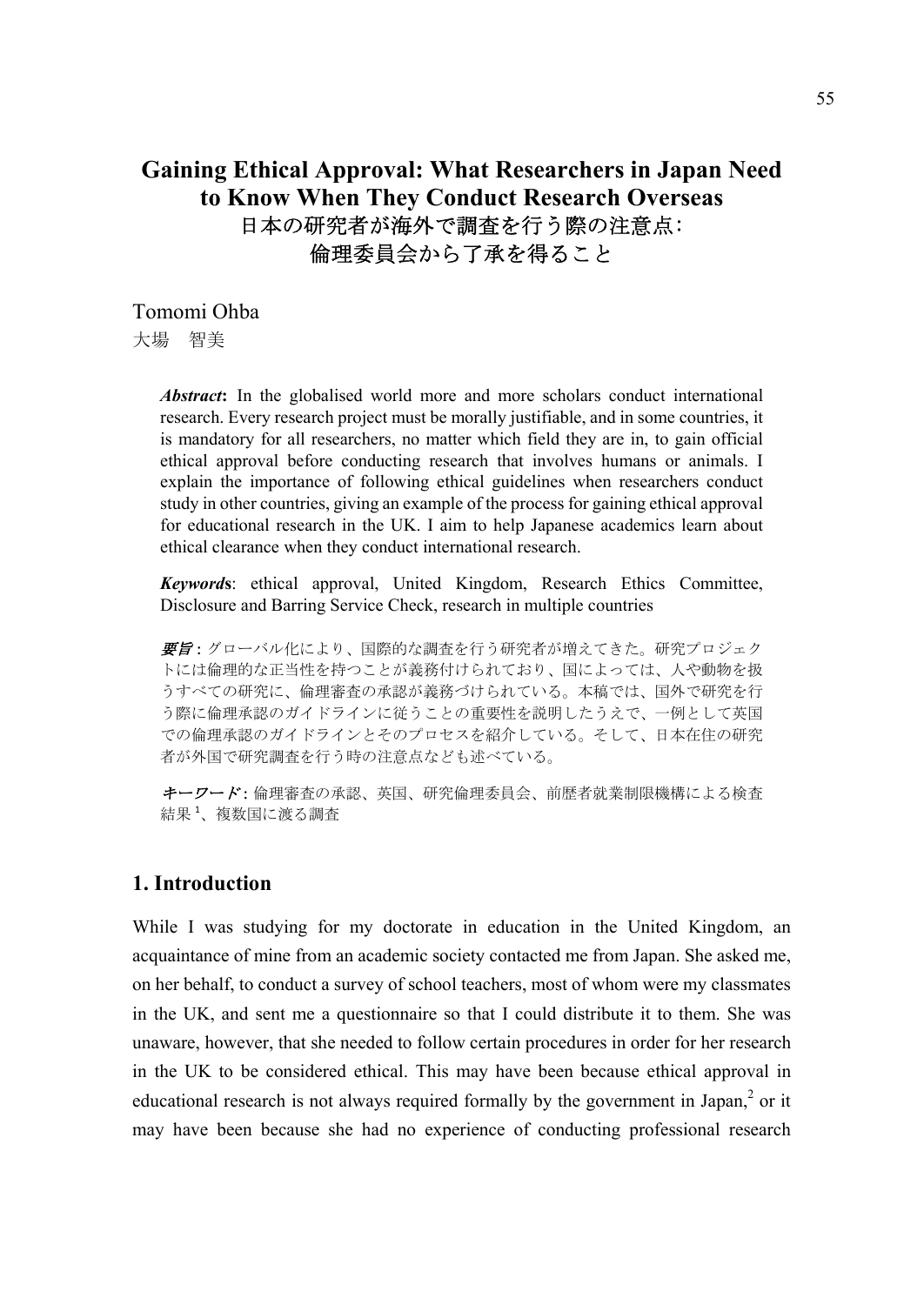overseas. It took me a long time to explain to her both how and why she had to prove to the participants that she had gained official ethical approval before collecting data.

 In this paper I introduce the process for gaining ethical approval for educational research in the UK. I aim to help researchers in Japan to gain an understanding of what they have to do before conducting investigations in another country.

# **2. Research Ethics Committee and Economic & Social Science Research Council**

Every research project must be morally justifiable, and in many countries it is mandatory for all researchers, no matter which field they are in, to gain official ethical approval before conducting research that involves humans or animals. When researchers at an institute, including research students, plan educational research in the UK, they must undergo an ethical review by their institute's Research Ethics Committee (hereafter REC). The doctoral school to which I belong maintains its own REC, and all research projects by staff, students or visitors which collect or use data from human participants, including secondary data analysis, systematic reviews, as well as preliminary and pilot studies, are required to obtain ethical approval before the project starts.

 The REC reviews all ethics applications from staff and visitors. Student applications are reviewed by a supervisor and another member of the advisory committee or another member of the course team. If the research involves particularly complicated or sensitive ethical issues then it must be referred to the REC. The framework for research ethics is produced by a Non-Departmental Government Body called the Economic & Social Science Research Council (hereafter ESRC). The ESRC was established in 1965 for the purposes of providing funding and support for research and training work in social and science issues.<sup>3</sup>

There are six key principles of ethical research<sup>4</sup> that the ESRC (2008) expects to be followed, whenever applicable:

- 1. Research should be designed, reviewed and undertaken to ensure integrity and quality.
- 2. Research staff and subjects must be informed fully about the purpose, methods and intended possible uses of the research, what their participation in the research entails and what risks, if any, are involved. Some variation is allowed in very specific and exceptional research contexts for which detailed guidance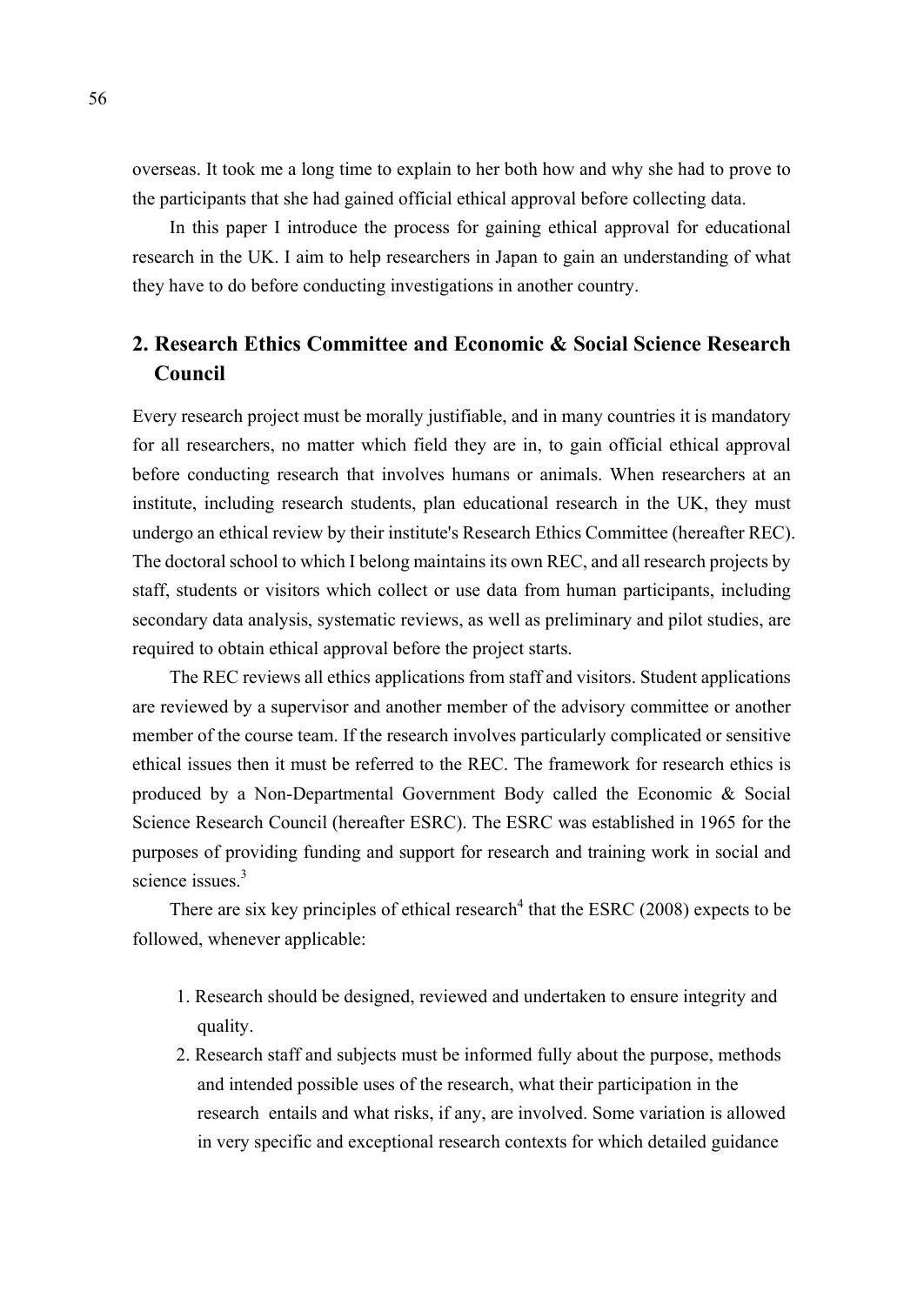is provided in the policy Guidelines.

- 3. The confidentiality of information supplied by research subjects and the anonymity of respondents must be respected.
- 4. Research participants must participate in a voluntary way, free from any coercion.
- 5. Harm to research participants must be avoided.
- 6. The independence of research must be clear, and any conflicts of interest or partiality must be explicit. (p.1)

It also describes the following procedure:

A research proposal must state whether a researcher considers that ethical approval will be required for their proposed research, and explain the grounds for their view. This may involve reference to the relationship of the proposed work to the appropriate professional disciplinary standards. The administering authority in signing the application form will be confirming that it concurs with that judgment and is prepared to administer any resulting award on the basis specified in the application, carrying out full (possibly iterative) ethical review where necessary. During peer review, referees and assessors will be asked to comment on the ethical self-assessment in the proposal and if referees or assessors disagree with the proposed ethical review, this could lead to rejection of a proposal or a conditional award requiring specific review. (p.2)

In Japan researchers may not find their research problematic when their participants are not vulnerable or minorities, but they always have to be careful about the participants' privacy, or their freedom of choice for participating in the research. No matter who is their participant, researchers must be able to elucidate that the whole of the research proposal contains no unethical conduct, and it must be authorised by a third party.

### **3. My Experience as a Research Student in the UK**

My research proposal was on English as a Foreign Language education and the research required an investigation into successful EFL education in other countries, as well as collecting data from Japanese EFL practitioners. I submitted an ethical approval form to my institute in the UK for a research project conducted in Japan in July 2015. I completed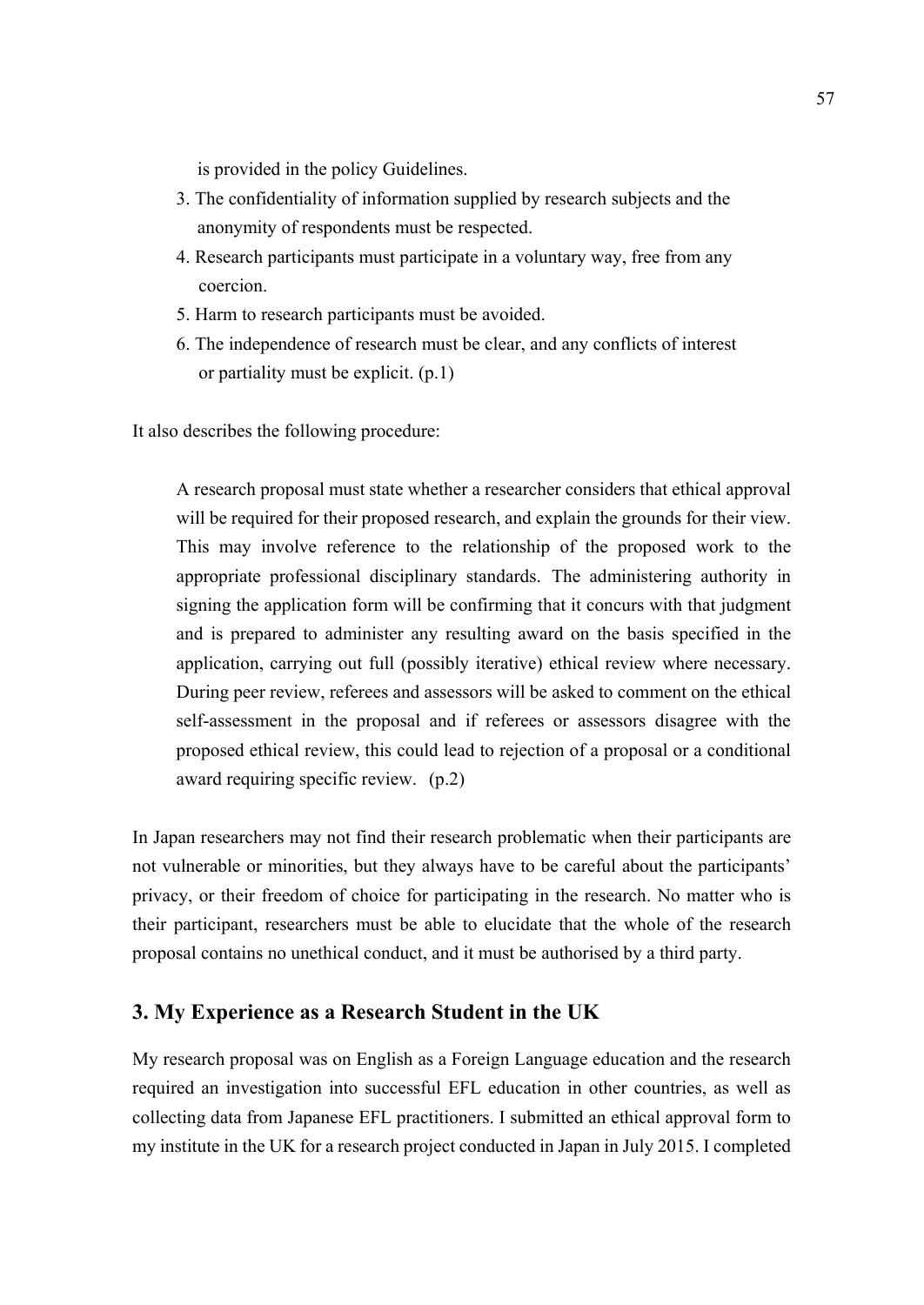my ethical review prior to data collection. I discussed any ethical concerns with my supervisors, and completed my ethical review two months before collecting the pilot data. In the event that the research design later changes significantly, it will need to go through another ethics review. I submitted the Ethics Form to the Research Student Administrator in the doctoral school (Appendix A), and followed the ethical guidelines of the British Education Research Association (those usually adopted by TESOL researchers in the UK).

Other organisations providing professional codes of ethics that TESOL or Applied Linguistics researchers in the UK follow (according to their research plan) are: The British Association for Applied Linguistics, British Psychological Society, British Sociological Association, etc. Researchers may be able to search for a proper organisation by using internet search engines or making an enquiry to the relevant academic society. The British Education Research Association provides a forum for independent researchers which is designed to support anyone in the field of educational research who is operating outside of academic institutions, so Japanese researchers might be able to contact the organisation in order to discuss how to gain ethical approval in the  $UK.<sup>5</sup>$ 

 On the ethics form I used for my doctoral work, researchers were required to provide the information listed below:

- 1. Project details the period of research, the place where the research to be conducted, funding, etc.
- 2. Research summary purpose of the research, aims, main research questions, research design, participants, sampling, data collection, reporting and dissemination.
- 3. Security-sensitive material Security sensitive research includes: commissioned by the military; commissioned under an EU security call; involves the acquisition of security clearances; concerns terrorist or extreme groups.
- 4. Research participants, research methods, use of systematic reviews, and secondary data analysis.
- 5. Ethical issues potential risks or harm that may arise as a result of research. Researchers should demonstrate that they have considered ways to minimise the likelihood and impact of each potential harm that they have identified. This section includes potentially vulnerable participants, child protection, sensitive topics, sampling, international research, and data storage.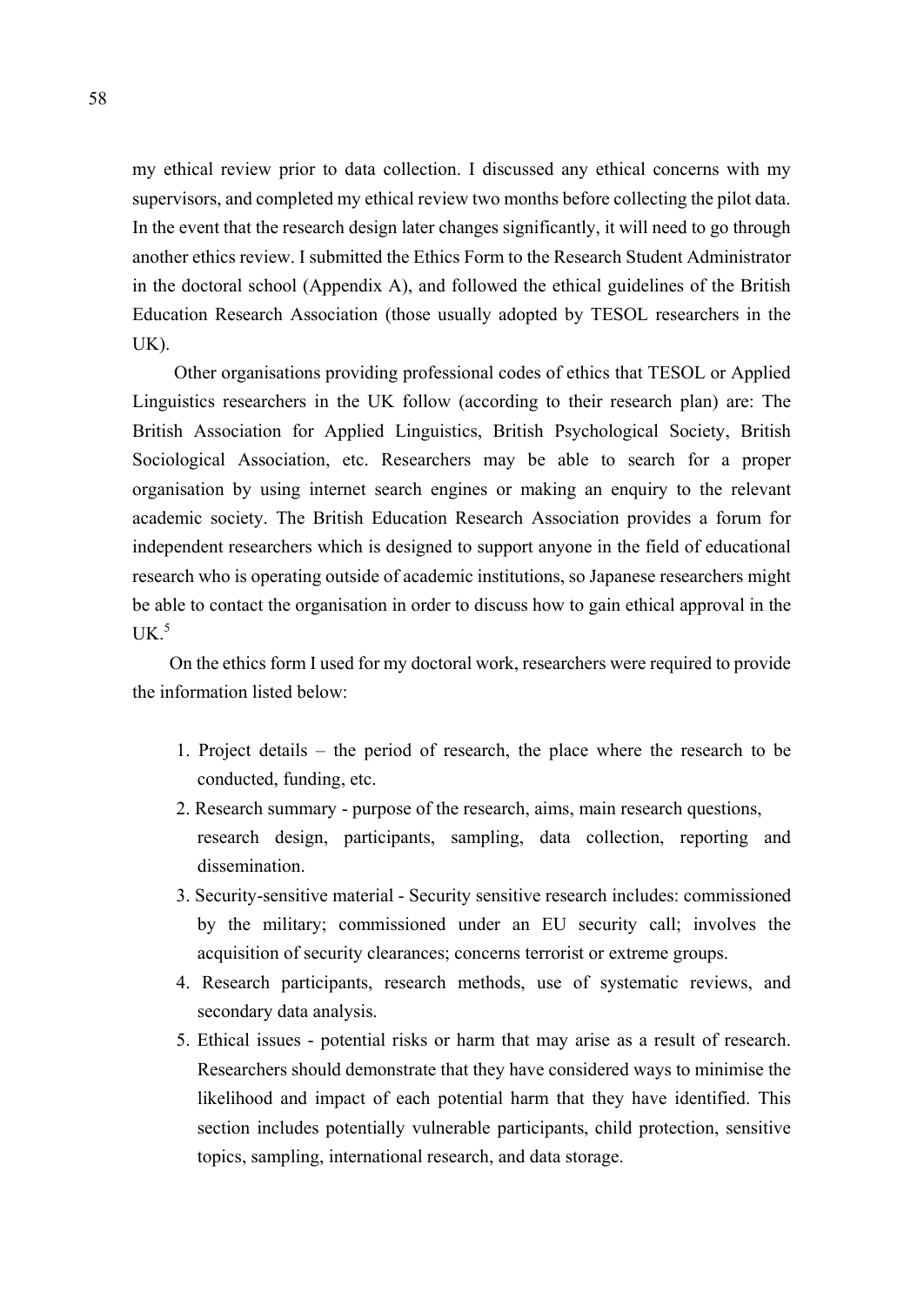6. Attachments to the ethics form – information sheet for research participants, informed consent form, research proposal, etc.

In order to obtain ethical approval from the relevant authority, it is also important that a researcher gain written consent from each participant in the research. Their agreement on engagement in the research is indispensable, and researchers should offer both spoken and written explanation of the research that they intend to conduct. They must not forget to have their informed consent sheet signed by the participants who have agreed to cooperate in the research (see Appendix B and C).

#### **4. Disclosure and Barring Service Check**

The DBS, previously known as Criminal Record Bureau, is a governmental body in the UK which provides certificates that prove whether a person holds a criminal record and whether he/she is unsuitable to work with children or adults. It may be needed for certain jobs or voluntary work, e.g. working with children or in healthcare or applying to foster or adopt a child. If researchers need to visit schools, or survey faculty members or students at school in the UK, they may first need to obtain Disclosure and Barring Service Certificates $6$  and show them to the institutions where they are going to conduct the research. The DBS check form is available on the DBS homepages, $^7$  and applicants can submit the form online. In the event that a researcher with a criminal record should wish to conduct research at a school site, they may be asked to submit further forms to prove that they will do no harm to their research participants.

#### **5. International Research in Multiple Countries**

Nowadays many researchers conduct international research through the Internet and using online tools such as Skype or email. If researchers wish to undertake an investigation that involves a group of participants in various countries, it is advised that they first gain official ethical approval from the relevant institution or research body in their own country /countries and show it to the participants, so as to prove that there are no ethical shortcomings with the research that they plan to carry out. They should also gain ethical approval from authorities in the participants' participants' countries.

 Charles Ess and the Association of Internet Researchers (2002) states that there are significant differences in ethics between nationalities: citizens of the European Union demand strong privacy rights by law as established in the European Union Data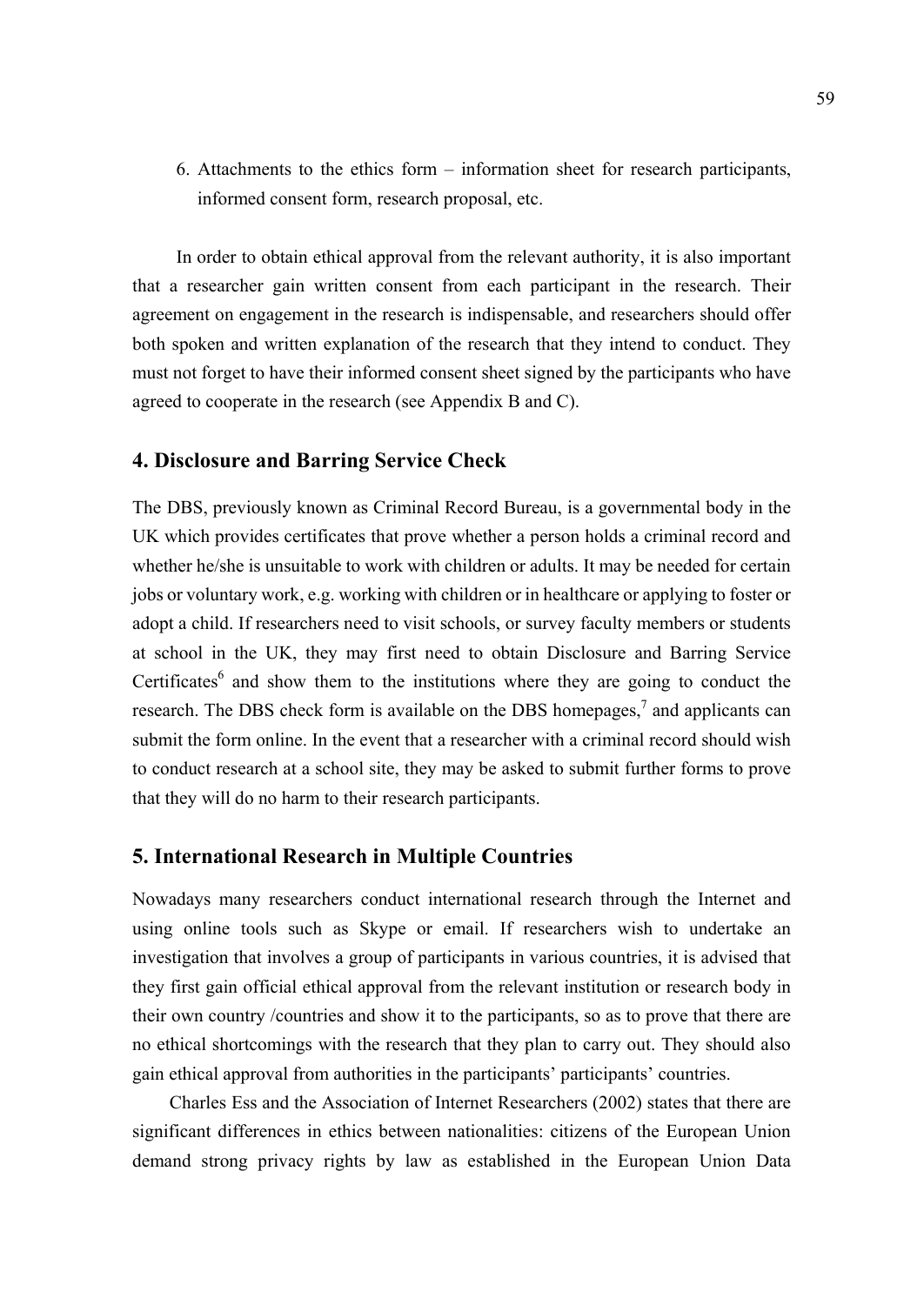Protection Directive (1995), whereas U.S. citizens require somewhat less stringent privacy protections. It is vital for researchers to consider such particularities and carefully plan their research so that it satisfies all participants' expectations.

### **6. Conclusion**

In the globalised world more and more scholars conduct international research. Researchers need to know, before they conduct their research, that there may be varying regulations in regard to research methods or the code of conduct for ethical practice in different countries, and they must be careful to follow those regulations. Any research involving human or animal participants – whether there appear to be ethically sensitive issues or not - must go through ethical review and be approved officially by a reliable third party. Without ethical approval a research project may not meet the necessary criteria or may be regarded as unprofessional. The best way for researchers in Japan to conduct research without facing problems is to work with researchers in a target country or at least gain help from them in order to obtain ethical approval. Japanese researchers should be aware that the process of ethical approval takes a long time: for example, at many institutes it can take about three weeks and a DBS check may take even longer in the UK. Researchers should therefore make sure that they plan accordingly.

### **Notes**

- 1 DBS Check の日本語訳は日本貿易振興機構(2018 年 3 月)の書類を参考にした。
- <sup>2</sup> As of 25th September 2015.
- <sup>3</sup> Cram101 Textbook Reviews (2014) e-Study Guide for The Oxford Handbook of Political Science, textbook by Robert E. Goodin: Political science, Political science.
- <sup>4</sup> http://www.gold.ac.uk/media/ESRC\_Re\_Ethics\_Frame\_tcm6-11291.pdf
- 5 https://www.bera.ac.uk/networks
- 6 https://www.gov.uk/disclosure-barring-service-check
- 7 https://www.gov.uk/guidance/e-bulk-submitting-multiple-applications-for-dbs-checking-formerly-crb

### **References**

British Education Research Association. (2015). Networks. *British Education Research Association*. Retrieved September 26, 2015, from https://www.bera.ac.uk/networks

Charles Ess and the Association of Internet Researchers. (2002). *Ethical decision-making and Internet research*. Retrieved September 26, 2015, from http://aoir.org/reports/ethics.pdf

Cram101 Textbook Reviews. (2014). Textbook by Robert E. Goodin: Political science. *e-Study Guide for The Oxford Handbook of Political Science*. New York: Barnes & Noble.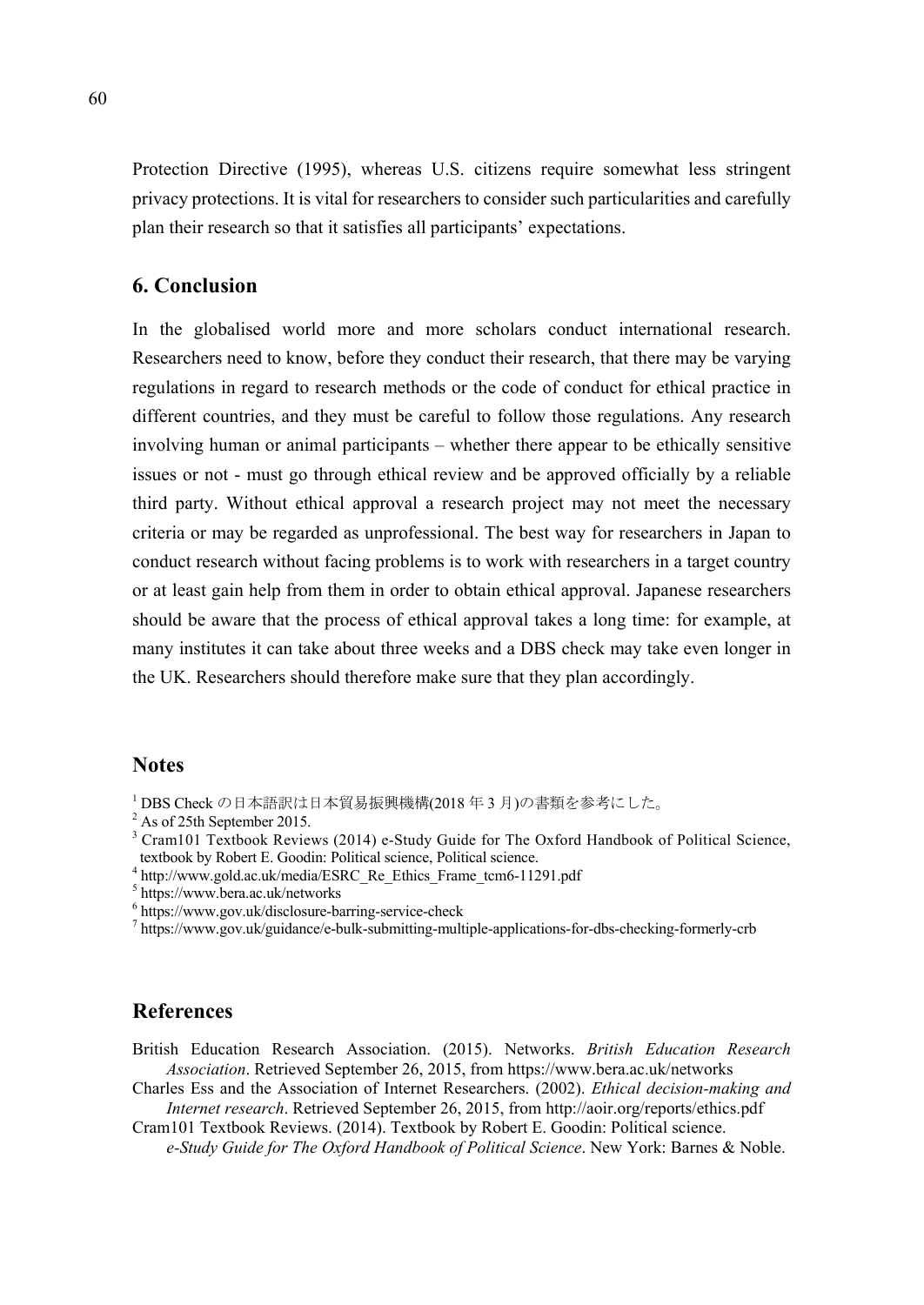- Economic and Social Research Council. (2008). *Research Ethics Framework (REF)*. Retrieved September 25, 2015, from http://www.gold.ac.uk/media/ ESRC\_Re\_Ethics\_Frame\_tcm6-11291.pdf
- European Union Data Protection Directive. (1995). *Official Journal L*, 281, 31-50. Retrieved September 29, 2015, from http://eur-lex.europa.eu/LexUriServ/ LexUriServ.do?uri=CELEX:31995L0046:en:HTML
- Government Digital Service (Gov.uk). (2015). *Disclosure and Barring Service (DBS) checks (previously CRB checks)*. Retrieved September 25, 2015, from https://www.gov.uk/ disclosure-barring-service-check
- UCL Institute of Education. (2015). *Research Ethics*. Retrieved September 26, 2015, from http://www.ioe.ac.uk/about/policiesProcedures/41899.html?&session-id=dfa11e7ecfea421 d36ebb85c5b54b2c1
- 日本貿易振興機構(ジェトロ)ロンドン事務所ビジネス展開支援部・ビジネス展開支援 課(2018) 「英国入国管理·移民法改正 (2018 年 3 月) https://www.jetro.go.jp /ext\_images/\_Reports/02/2018/7067e709a4193e9c/201803uk.pdf 閲覧日 2019年1月7日

Received on 7 January 2019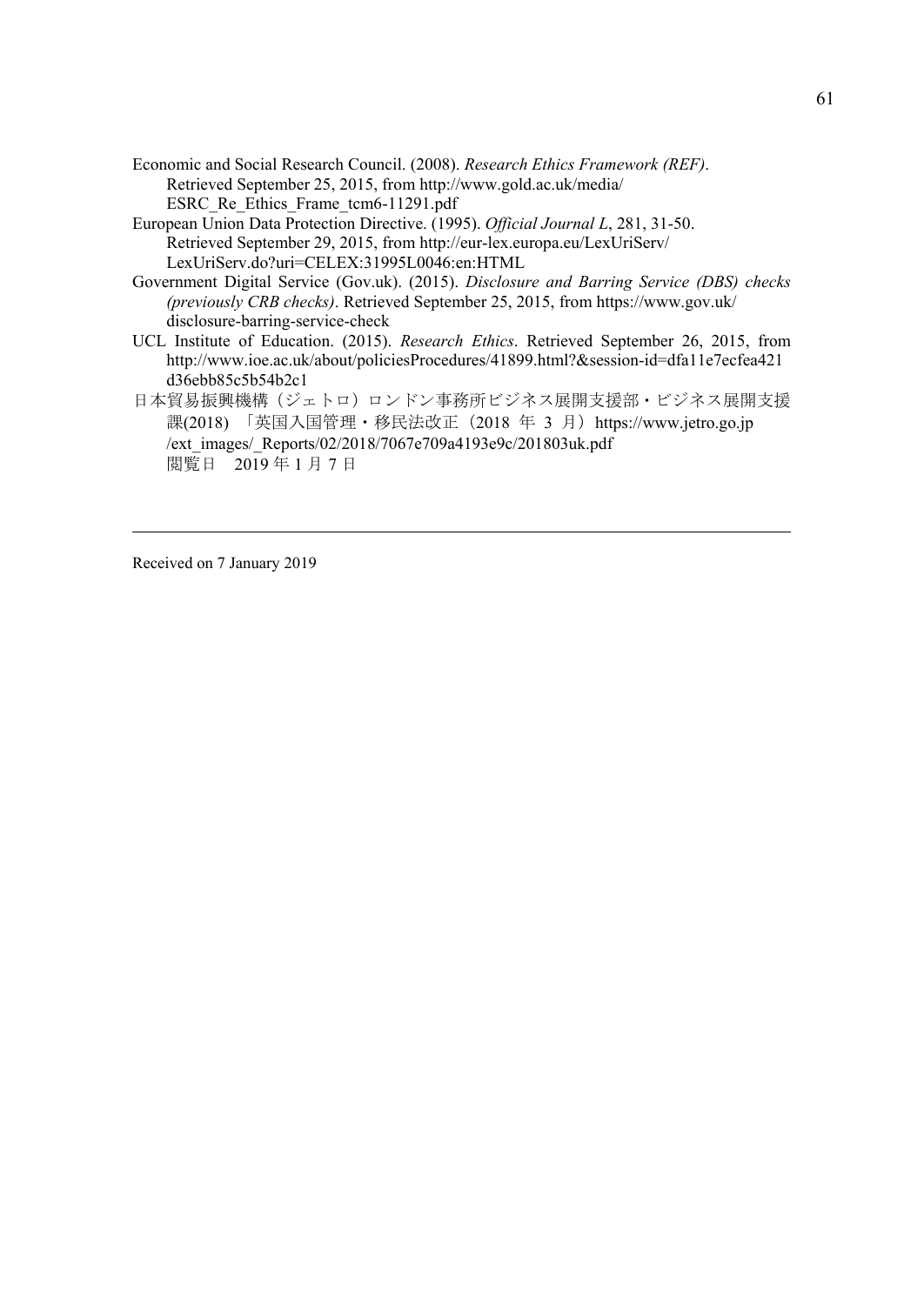# **Appendix A: An Example of Ethics Form**

# **Ethics Application Form: Research Degree Students**

All research activity conducted under the auspices of the Institute by staff, students or visitors, where the research involves human participants or the use of data collected from human participants are required to gain ethical approval before starting. Please answer all relevant questions. Your form may be returned if incomplete. Please write your responses in terms that can be understood by a lay person.

For further support and guidance please see Ethics Review Procedures for Student Research http://www.\*\*\*.ac.uk/studentethics/ or contact your supervisor or researchethics@\*\*\*.ac.uk.

|       | Section 1 Project details                                                                                                                                                                                                                                                                                                                                                                                      |                                                                                              |
|-------|----------------------------------------------------------------------------------------------------------------------------------------------------------------------------------------------------------------------------------------------------------------------------------------------------------------------------------------------------------------------------------------------------------------|----------------------------------------------------------------------------------------------|
| a.    | Project title                                                                                                                                                                                                                                                                                                                                                                                                  | The Future of English Language Education in<br>Japan: Conditions for Success in a Global Era |
| b.    | Student name                                                                                                                                                                                                                                                                                                                                                                                                   | ****** ****                                                                                  |
| C.    | Supervisors                                                                                                                                                                                                                                                                                                                                                                                                    | Dr ****** ******** (lead).<br>Professor *** ******                                           |
| $d$ . | Advisory committee members                                                                                                                                                                                                                                                                                                                                                                                     |                                                                                              |
| e.    | Department                                                                                                                                                                                                                                                                                                                                                                                                     | ******** and ********* Education                                                             |
| f.    | Intended research start date                                                                                                                                                                                                                                                                                                                                                                                   | 1 September 2015                                                                             |
| g.    | Intended research end date                                                                                                                                                                                                                                                                                                                                                                                     | 31 December 2017                                                                             |
| h.    | Funder (if applicable)                                                                                                                                                                                                                                                                                                                                                                                         | Self-funded                                                                                  |
| i.    | Funding confirmed?                                                                                                                                                                                                                                                                                                                                                                                             | N/A                                                                                          |
|       | Country fieldwork will be conducted in                                                                                                                                                                                                                                                                                                                                                                         | Japan (nationwide)                                                                           |
| j.    | If research to be conducted abroad please check<br>www.fco.gov.uk If the FCO advice against travel a full<br>travel risk assessment form should also be completed and<br>submitted                                                                                                                                                                                                                             |                                                                                              |
| k.    | All research projects at the Institute of Education<br>are required to specify a professional code of ethics<br>according to which the research will be conducted.<br>Which organisation's research code will be used?                                                                                                                                                                                         | <b>British Educational Research Association</b>                                              |
|       | If your research is based in another institution then you may be required to submit your research to that<br>institution's ethics review process. If your research involves patients recruited through the NHS then you<br>will need to apply for ethics approval through an NHS Local Research Ethics Committee. In either of these<br>cases, you don't need ethics approval from the Institute of Education. |                                                                                              |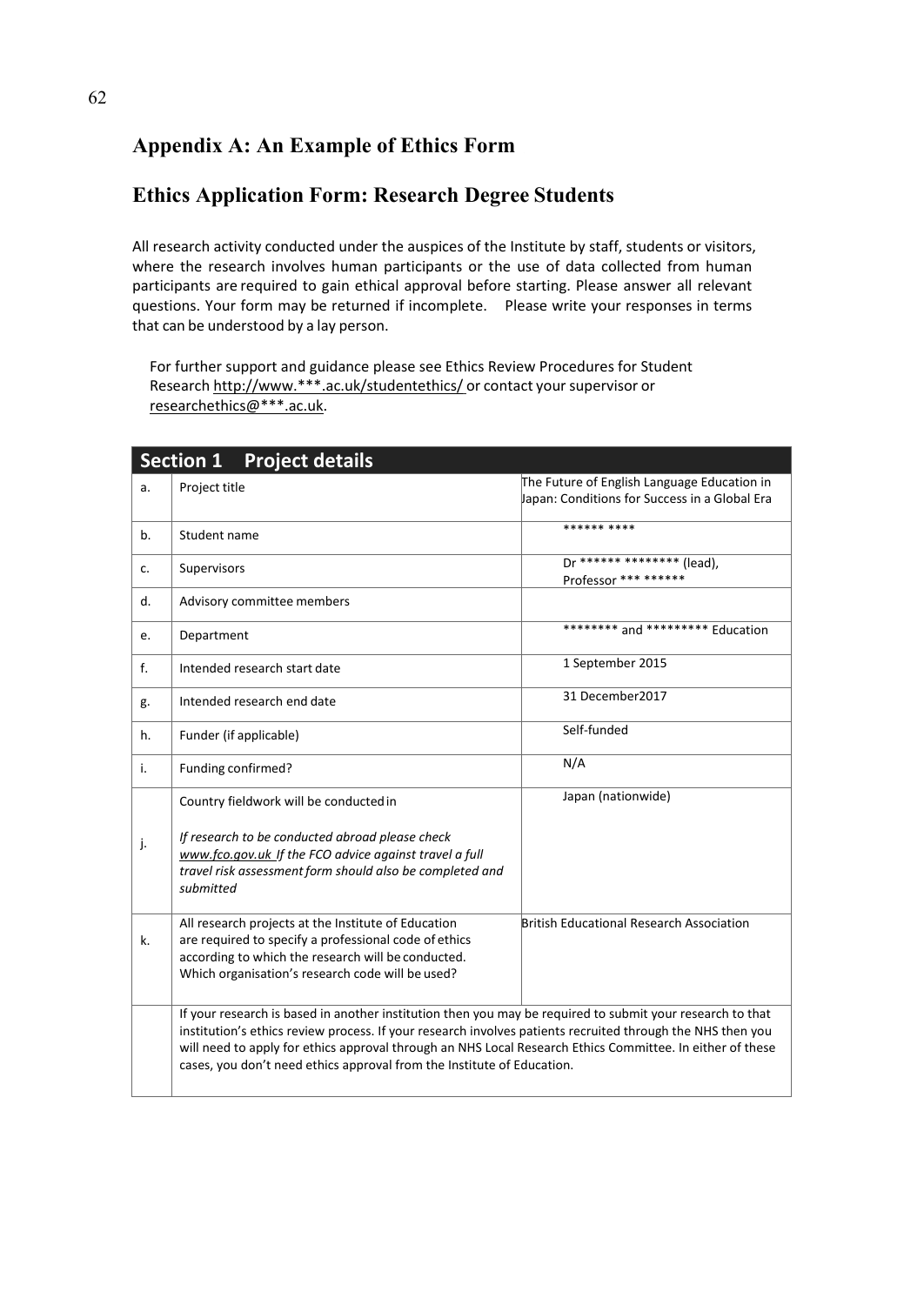| Has this project been considered by another<br>(external) Research Ethics Committee? | Yes               | ⊠<br>No                                                                                                                                                                             |
|--------------------------------------------------------------------------------------|-------------------|-------------------------------------------------------------------------------------------------------------------------------------------------------------------------------------|
|                                                                                      |                   | $\Rightarrow$ go to Section 2                                                                                                                                                       |
|                                                                                      |                   |                                                                                                                                                                                     |
| External Committee Name:                                                             | Date of Approval: |                                                                                                                                                                                     |
|                                                                                      |                   | If so, please insert the name of the committee, the date on which the project was considered, and<br>attach the approval letter in either hard or electronic format with this form. |

*If your project has been externally approved please go to Section 9 Attachments.*

### **Section 2 Research Summary**

Please provide an overview of your research. This can include some or all of the following: purpose ofthe research, aims, main research questions, research design, participants, sampling, data collection,reporting and dissemination. *It is expected that this will take approximately 200‐300 words, and you may write moreif you feel it is necessary.*

**The purpose of the research**: To explore the conditions of successful English language education in countries where English is a foreign or second language, and outlines the views gleaned from various stakeholders in English language education in Japan on how to improve the English language education system.

**The research questions**: Q 1. From an analysis of international comparisons within the literature, what appear to be the conditions of successful English as foreign language education?

Q2. How might these conditions for successful English as foreign language education be applied to assess present and past policies and practice in Japan?

Q3. What are the views of the various stakeholders about the conditions of success in the Japanese context?

Q4. What do the stakeholders believe Japanese policy-makers need to know in order better to understand conditions for success in the national context? To what degree is there a consensus among the stakeholders interviewed about the conditions for success?

Q5. What are the major challenges going forward?

**The research design**: The research is going to be conducted with qualitative methods. The semi‐structured qualitative interviews will be held one by one and also face‐to‐face. It is going to take approximately 45 minutes.

**The participants**: The twelve or more potential stakeholders who are engaged in English language education. All of them live and work in Japan.

**The reporting and dissemination**: The interviews and audio recording will be used as data for publication purposes. The data collected will be anonymized, treated as confidential and will be stored under the data protection act (1998). Any use of the collected data for research or publication purposes will have no reference, whatsoever, to the interviewees. Their names are anonymised, and only their status may be indicated as 'in‐service secondary teacher'.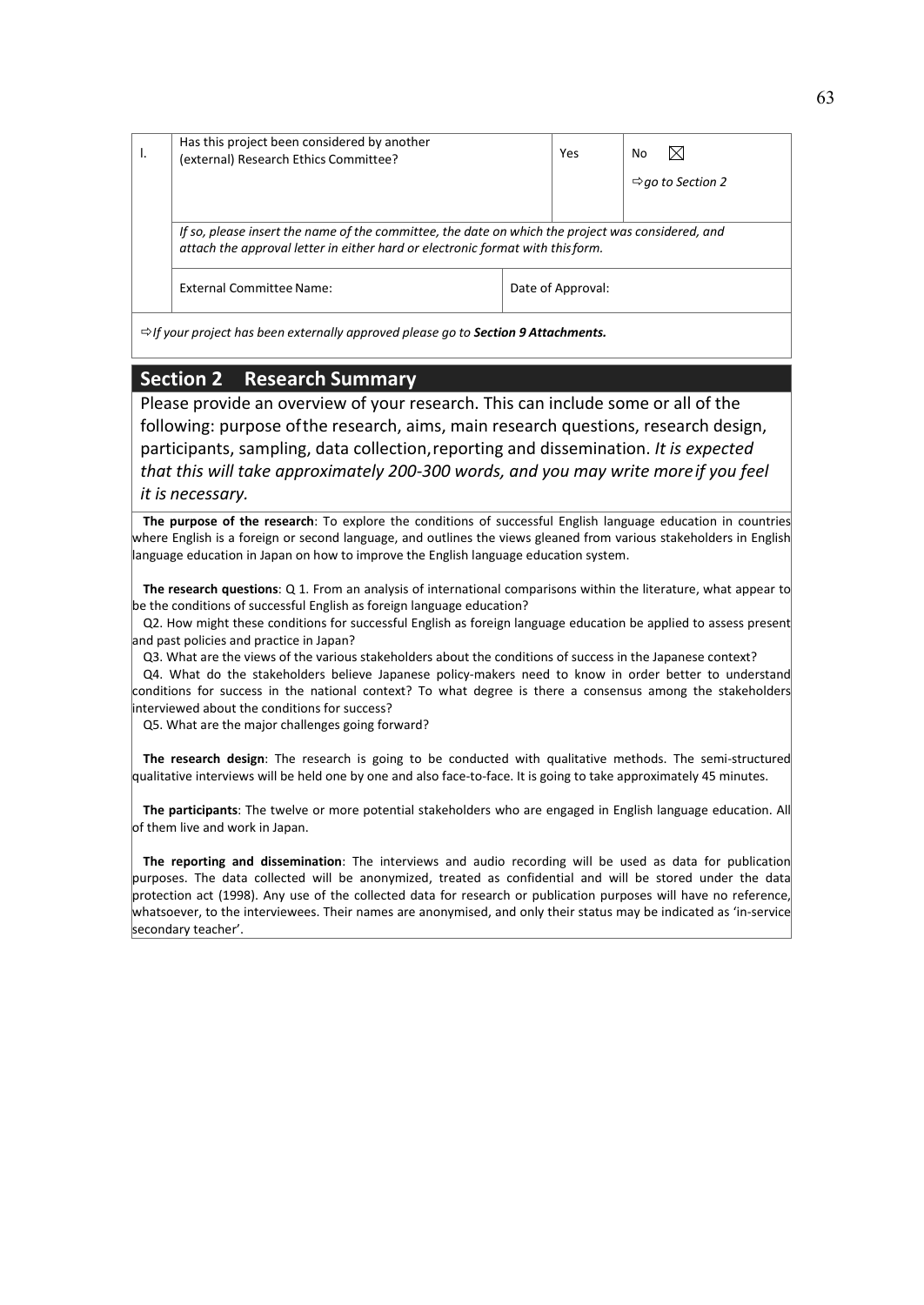## **Section 3 Security‐sensitive material**

Security sensitive research includes: commissioned by the military; commissioned under an EU security call; involves the acquisition of security clearances; concerns

a. Will your project consider or encounter security-sensitive material?

Yes  $\left| \begin{array}{c} \mathsf{No} \\ \hline \mathsf{No} \end{array} \right|$ 

*If you have answered Yes please give further details in Section 8 Ethical Issues. Will you be visiting websites associated with extreme or terroristorganisations? Will you be storing or transmitting any materials that could be interpreted as promoting or endorsing terrorist acts?*

## **Section 4 Research participants** Tick all that apply

| Early years/pre-school<br>Primary School age 5-11 | Unknown<br>Advisory/consultation<br>groups No                                                               |
|---------------------------------------------------|-------------------------------------------------------------------------------------------------------------|
| Secondary School age<br>12-16                     | participants<br>$\boxtimes$ Adults please specify below:<br>Those who engaged in English language education |
| Young people aged<br>17-18                        | in Japan                                                                                                    |

| <b>Section 5 Research methods Tick all that apply</b>                                                 |                                                                                                                                                       |
|-------------------------------------------------------------------------------------------------------|-------------------------------------------------------------------------------------------------------------------------------------------------------|
| Interviews<br>Focus groups<br>Questionnaire<br>Action<br>research<br>Observation<br>Literature review | Controlled<br>trial/other<br>intervention<br>study Use of<br>personal<br>records<br>Systematic review Secondary data analysis<br>Other, give details: |

|    |               | Section 6 Systematic reviews              | be used |     | Only complete if systematic reviews will |
|----|---------------|-------------------------------------------|---------|-----|------------------------------------------|
| a. | participants? | Will you be collecting any new data from  |         | Yes | No                                       |
| b. |               | Will you be analysing any secondary data? |         | Yes | No                                       |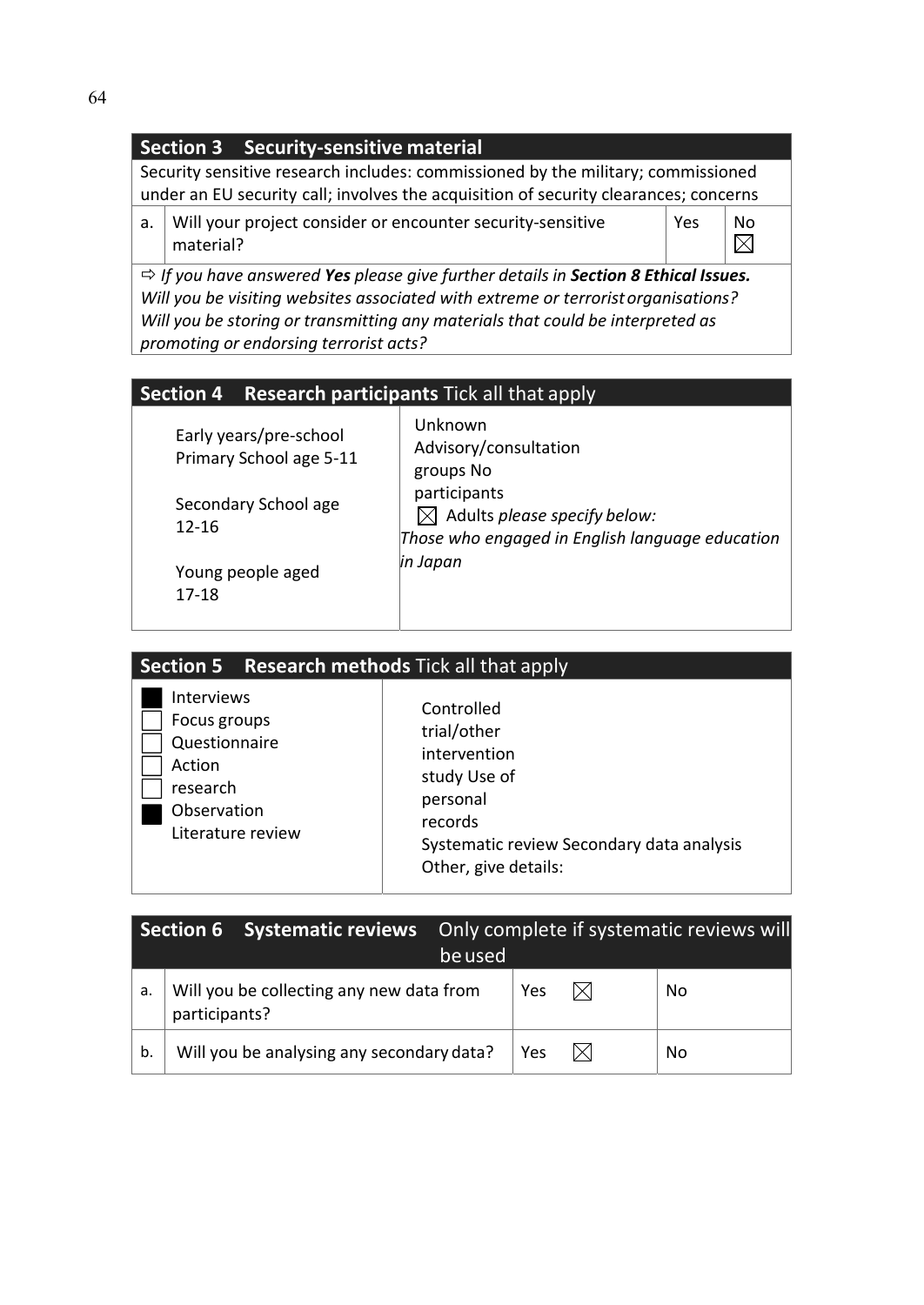|                | <b>Section 7</b>                                                                                                                                                                         |                          | Secondary data analysis  Only complete if secondary data                                                                                                                                                                                                     |  |  |  |
|----------------|------------------------------------------------------------------------------------------------------------------------------------------------------------------------------------------|--------------------------|--------------------------------------------------------------------------------------------------------------------------------------------------------------------------------------------------------------------------------------------------------------|--|--|--|
| a.             | Name of dataset/s                                                                                                                                                                        | World Factbook).         | Test of English as a Foreign Language Scores (TOEFL), Education First English<br>Proficiency Index (EF EPI), Programme for International Student Assessment<br>Scores (PISA), Education at Glance, international literacy index (UNESCO,                     |  |  |  |
| b <sub>1</sub> | Owner of<br>dataset/s                                                                                                                                                                    | Agency (World Factbook). | ETS (TOEFL), Education First (EF EPI), Organisation for Economic Co-operation and<br>Development (PISA, Education at Glance), The United Nations Organization for<br>Education, Science and Culture (international literacy index), The Central Intelligence |  |  |  |
|                | Are the data in                                                                                                                                                                          | Yes $\boxtimes$          | No                                                                                                                                                                                                                                                           |  |  |  |
| c.             | the public<br>domain?                                                                                                                                                                    |                          |                                                                                                                                                                                                                                                              |  |  |  |
|                |                                                                                                                                                                                          | $\boxtimes$<br>Yes       | <b>No</b>                                                                                                                                                                                                                                                    |  |  |  |
|                | d. Are the data                                                                                                                                                                          |                          | Do you plan to anonymise the data? Yes                                                                                                                                                                                                                       |  |  |  |
|                | anonymised?                                                                                                                                                                              |                          | Do you plan to use individual level data? Yes*                                                                                                                                                                                                               |  |  |  |
|                |                                                                                                                                                                                          |                          | Will you be linking data to individuals? Yes*                                                                                                                                                                                                                |  |  |  |
| e.             | Are the<br>data                                                                                                                                                                          | Yes*                     | No $\boxtimes$                                                                                                                                                                                                                                               |  |  |  |
|                |                                                                                                                                                                                          | $\boxtimes$<br>Yes       | $No*$                                                                                                                                                                                                                                                        |  |  |  |
| f.             | Will you be<br>conducting<br>analysis within                                                                                                                                             |                          | Was consent gained from participants for<br>subsequent/future analysis?<br>$No*$<br>Yes                                                                                                                                                                      |  |  |  |
|                | the remit it was<br>originally<br>collected for?                                                                                                                                         |                          | $No*$<br><b>Yes</b>                                                                                                                                                                                                                                          |  |  |  |
|                | $\Rightarrow$ If you have ticked any asterisked responses, this indicates possible increased<br>ethical issues for your research please give further details in Section 8 Ethical Issues |                          |                                                                                                                                                                                                                                                              |  |  |  |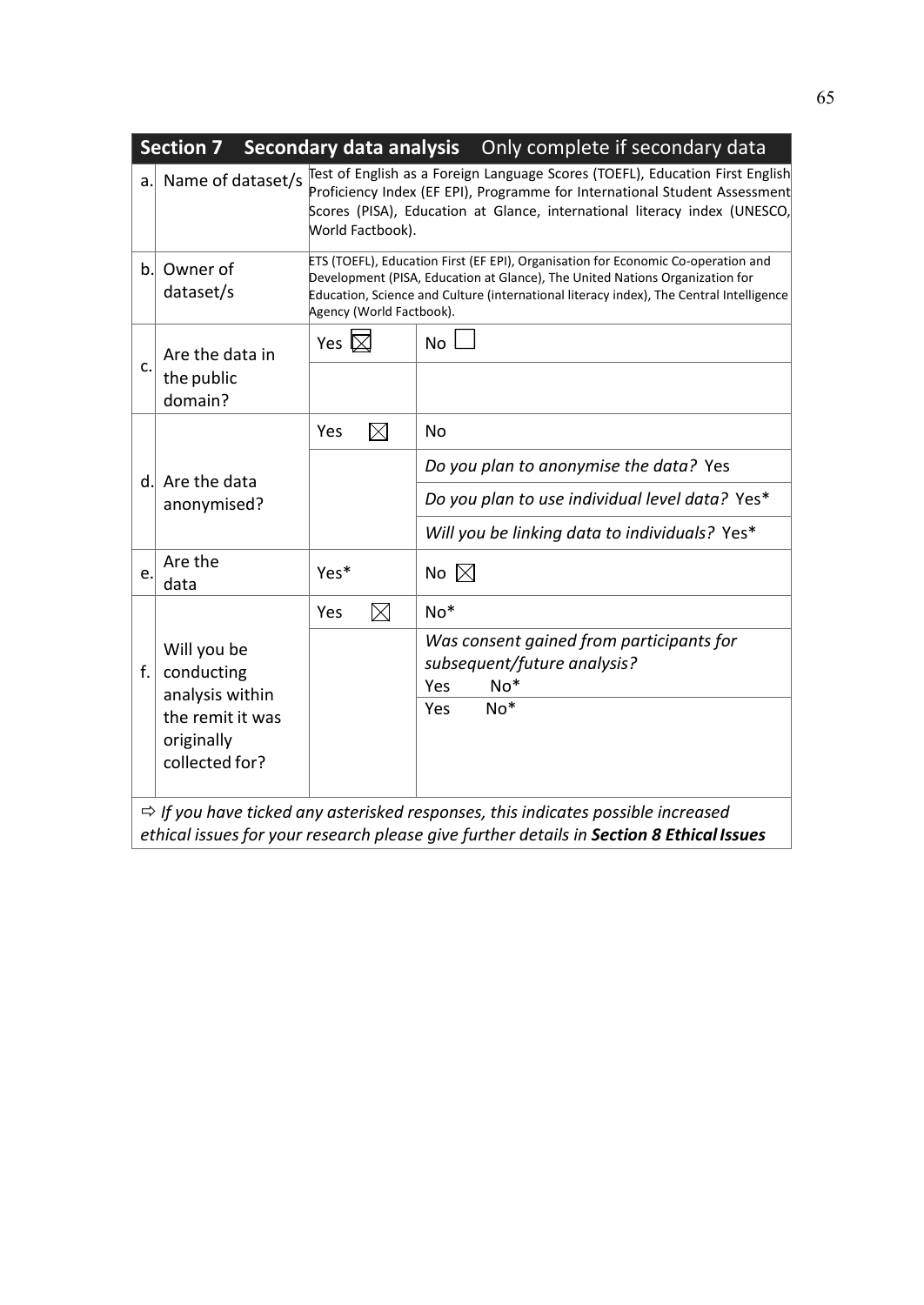### **Section 8 Ethical issues**

What are the ethical issues which may arise in the course of your research, and how will they be addressed? It is important that you demonstrate your awareness of potential risks or harm that may arise as a result of your research. You should then demonstrate that you have considered ways to minimise the likelihoodand impact of each potential harm that you have identified. Please be as specific as possible in describingthe ethical issues you will have to address. Please consider / address ALL issues that may apply.

*A minimum of 200 words is required. Less than this and your application may be returned toyou. Ethical concerns may include, but not be limited to, the followingareas:*

| Safeguarding/child protection<br>Methods<br>Data documentation<br>$\bullet$<br>Risks to participants and/or<br>$\bullet$<br>Confidentiality<br>Data management plan<br>$\bullet$<br>researchers<br>Anonymity<br>Data protection<br>٠<br>International research<br>$\bullet$<br>Data storage/security<br>Reporting<br>٠<br>Sensitive topics<br>$\bullet$<br>Data<br>Dissemination and use<br>$\bullet$<br>Sampling<br>$\bullet$<br>transfer/transmission<br>of findings<br>Gatekeepers | Informed consent<br>Potentially vulnerable<br>$\bullet$<br>Data<br>$\bullet$<br>participants<br>Assent<br>sharing/encryption<br>$\bullet$ |
|---------------------------------------------------------------------------------------------------------------------------------------------------------------------------------------------------------------------------------------------------------------------------------------------------------------------------------------------------------------------------------------------------------------------------------------------------------------------------------------|-------------------------------------------------------------------------------------------------------------------------------------------|
|---------------------------------------------------------------------------------------------------------------------------------------------------------------------------------------------------------------------------------------------------------------------------------------------------------------------------------------------------------------------------------------------------------------------------------------------------------------------------------------|-------------------------------------------------------------------------------------------------------------------------------------------|

**International Research:** This research is going to be conducted in Japan, where there are no formal or official ethical approval committees for language education survey. Hence I follow the British Educational Research Association code of ethics.

**Informed consent:** The aim of the research and its purpose will be disclosed with openness in approaching and establishing relations with the interviewees, and they are going to be provided with information sheet and informed consent form before the interview is conducted. Whether they choose to participate it or not will be completely their own free choice. The interviewees maintain the right to withdraw from participation from the research study, at any time, for any or no reason at all without bearing any consequence personally or professionally.

| Section 9 Attachments Please attach the following items to this form, or |                                                                                                |     |  |     |  |  |
|--------------------------------------------------------------------------|------------------------------------------------------------------------------------------------|-----|--|-----|--|--|
|                                                                          | explain if not attached                                                                        |     |  |     |  |  |
| а.                                                                       | Information sheet and other materials to be used<br>to inform potential participants about the | Yes |  | No. |  |  |
| b.                                                                       | Consent form<br>Yes                                                                            |     |  |     |  |  |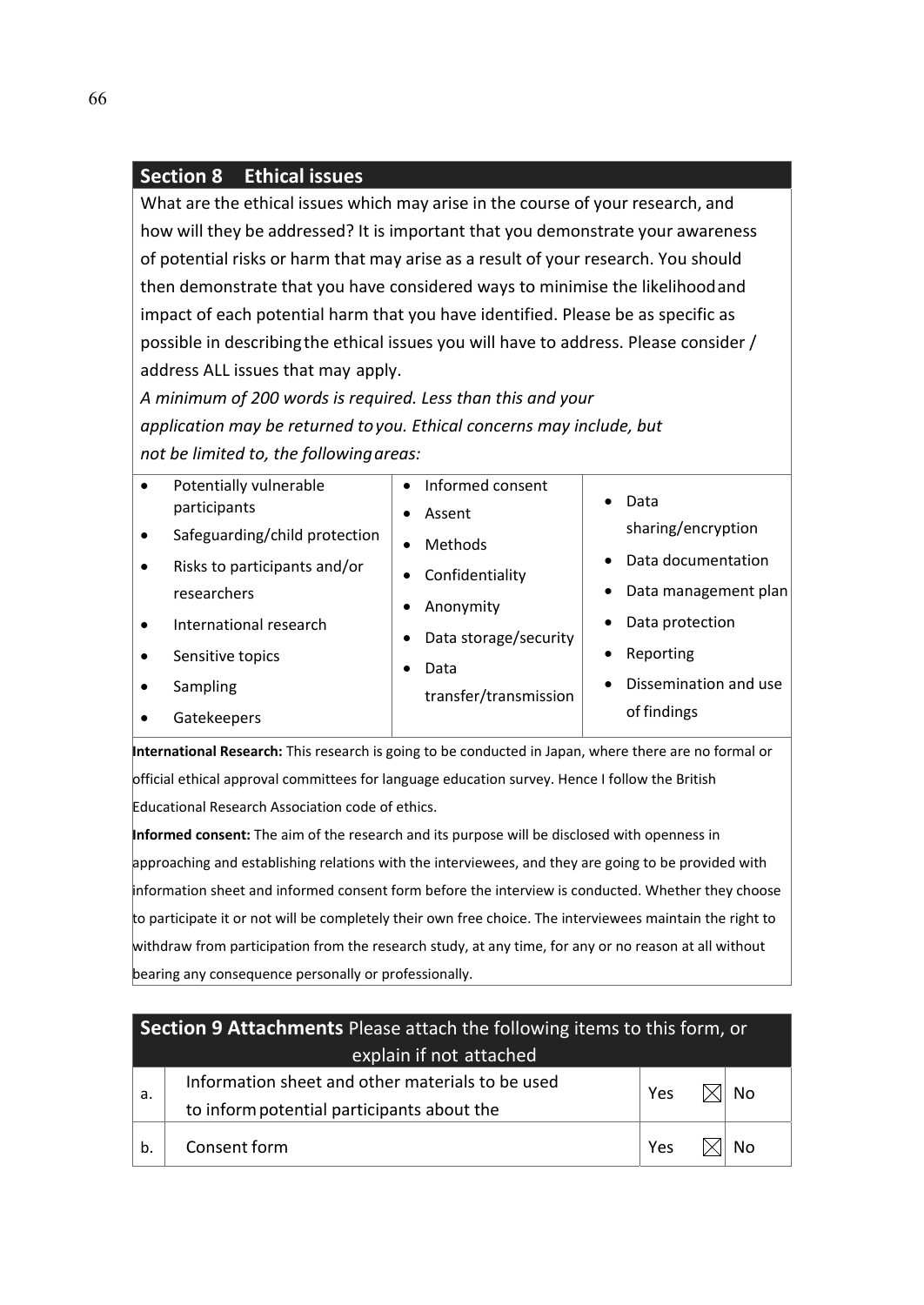| c. | The proposal for the project, if applicable                                   | Yes | No |
|----|-------------------------------------------------------------------------------|-----|----|
| d. | Approval letter from external Research Ethics Committee, if Yes<br>applicable |     | No |

### **Section 10 Declaration**

I confirm that to the best of my knowledge this is a full description of the ethics issues that may arise in the course of this project

| Name | ****** **** |
|------|-------------|
| Date | 2 July 2015 |

Please submit your completed ethics forms to your supervisor/course administrator.

### **Departmental use**

If a project raises particularly challenging ethics issues, or a more detailed review would be appropriate, you may refer the application to the Research Ethics Coordinator (via researchethics@\*\*\*.ac.uk) so that it canbe submitted to the Research Ethics Committee for consideration. A Research Ethics Committee Chair, ethics representatives in your department and the research ethics coordinator can advise you, either tosupport your review process, or help decide whether an application should be referred to the Research Ethics Committee. *Also see' when to pass a student ethics review up to the Research Ethics Committee': http://www.\*\*\*.ac.uk/about/policiesProcedures/\*\*\*\*\*.html*

#### **Reviewer 1**

| Supervisor name   | *** ****** ****** ********                                                                  |
|-------------------|---------------------------------------------------------------------------------------------|
|                   | ****** is still at the early stage of her research process. However, the main points raised |
|                   | in this application should remain unchanged. She plans to undertake a pilot study in the    |
| Supervisor        | autumn term.                                                                                |
| Supervisor        | ***** ********                                                                              |
| <b>Reviewer 2</b> |                                                                                             |
| Advisory          | **** *******                                                                                |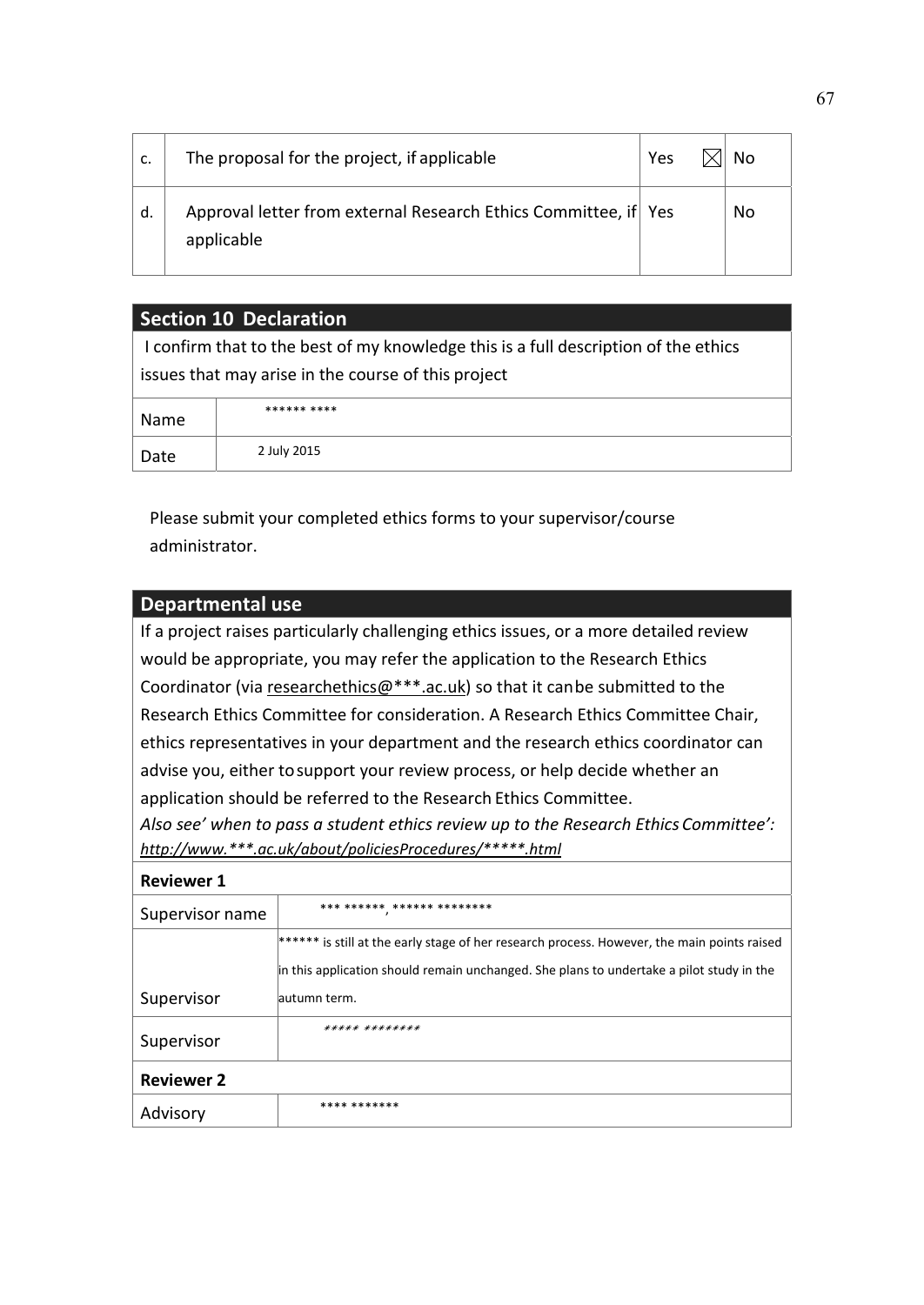| Advisory               |                                            |  |
|------------------------|--------------------------------------------|--|
| committee              |                                            |  |
| member                 |                                            |  |
| Advisory               | **** *******                               |  |
| <b>Decision</b>        |                                            |  |
| Date decision was made |                                            |  |
|                        | Approved                                   |  |
| Decision               | Referred back to applicant and supervisor  |  |
|                        | Referred to REC for review                 |  |
| <b>Recording</b>       | Recorded in the student information system |  |

Once completed and approved, please send this form and associated documents to the facultyresearch administrator to record on the student information system and to securely store.

Further guidance on ethical issues can be found on the IOE website at http://www.\*\*\*.ac.uk/ethics/ and www.ethicsguidebook.ac.uk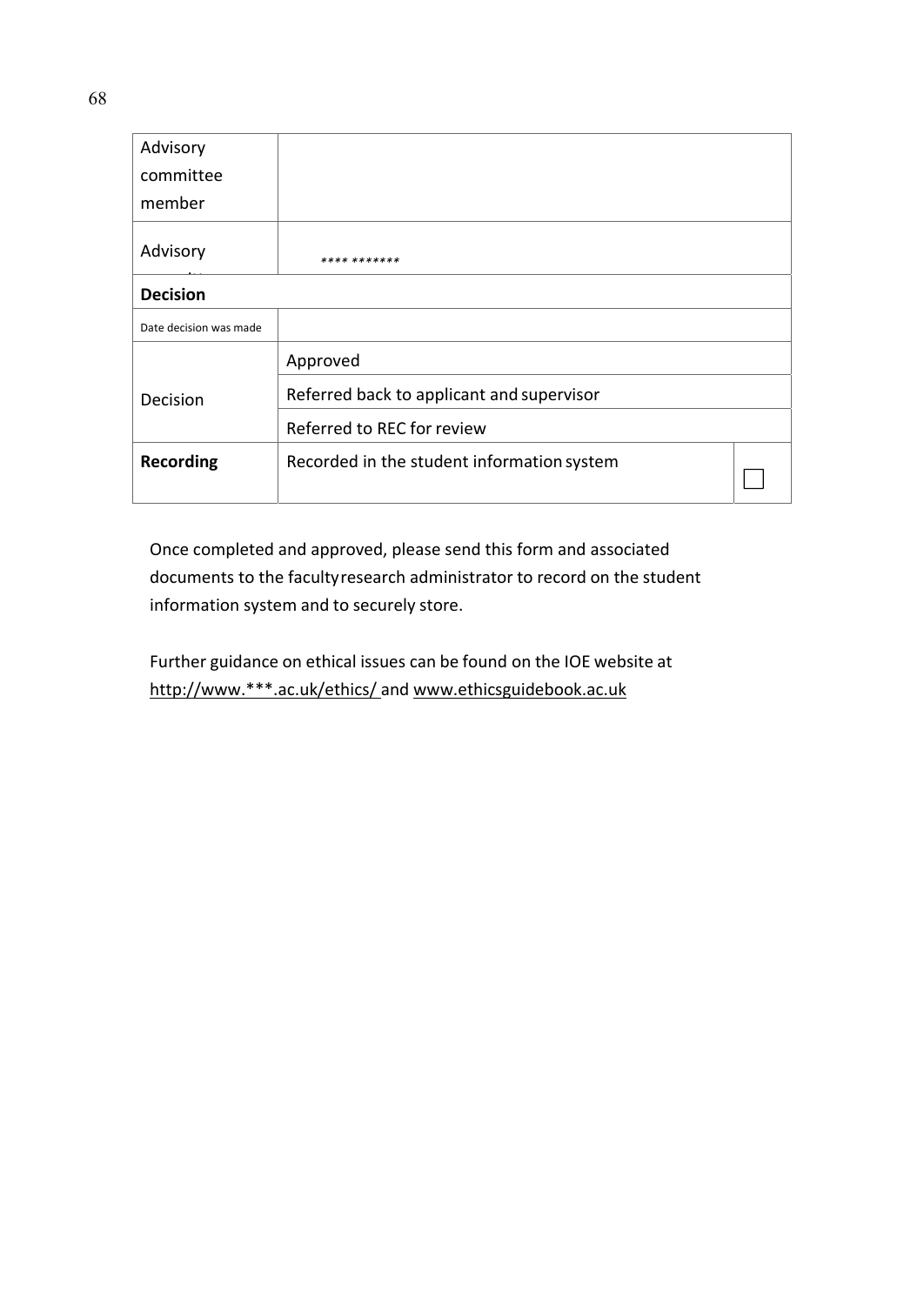## **Appendix B: An Example of Information Sheet**

 \*\*\*\*\*\* \*\*\*\* Research student 2015 Student ID: \*\*\*\*\*\*\*\*\*\*\*\*

Doctoral School Name of A Graduate School 20 \*\*\*\*\*\* \*\*\*, \*\*\*\* \*\*\* \*\*\*, UK Tel:  $+44(0)$ \*\* \*\*\*\* \*\*\*\*

E-mail: \*\*\*\*\*\*\*\*\*\*\*@\*\*\*\*\*\*.com Tel: 075 \*\*\*\* \*\*\*\* (U.K.)/ 090 \*\*\*\* \*\*\*\* (Japan)

# **The Future of English Language Education in Japan: Conditions for Success in a Global Era Information Sheet**

My name is \*\*\*\*\*\* \*\*\*\*. I am an ex-university lecturer in Japan, and currently I am a research student at the \*\*\* \*\*\*\*\*\*\* \*\* \*\*\*\*\*\*\*\*\*\*. My research area is Teaching English to Speakers of Other Languages and this research study is a project for my doctoral thesis. The project starts in September 2015 and ends in December 2017.

This research is conducted in order to explore the conditions of successful English language (hereafter EL) education in countries where English is a foreign or second language, and it is going to outline the views gleaned from various stakeholders in English language education in Japan on how to improve the English language education system.

In my previous research I analysed the causes of gaps between a policy intention and its practice, and I drew out five major factors which hindered English language education: distrust within the power relationship, university entrance exams, money matters, cultural and linguistic differences, teaching environment and teacher-training courses. I then outlined EL education experts' mediation process.

This time in my doctoral thesis I would like to explore my previous findings more deeply at the same time to seek for more successful EL education. When compared internationally, Japanese people's English competence continues to fall short of government targets despite the fact that various policies have been introduced in the last fifty years to enhance EL education. I will use an international comparative approach as well as an historical approach to highlight issues in the Japanese education system.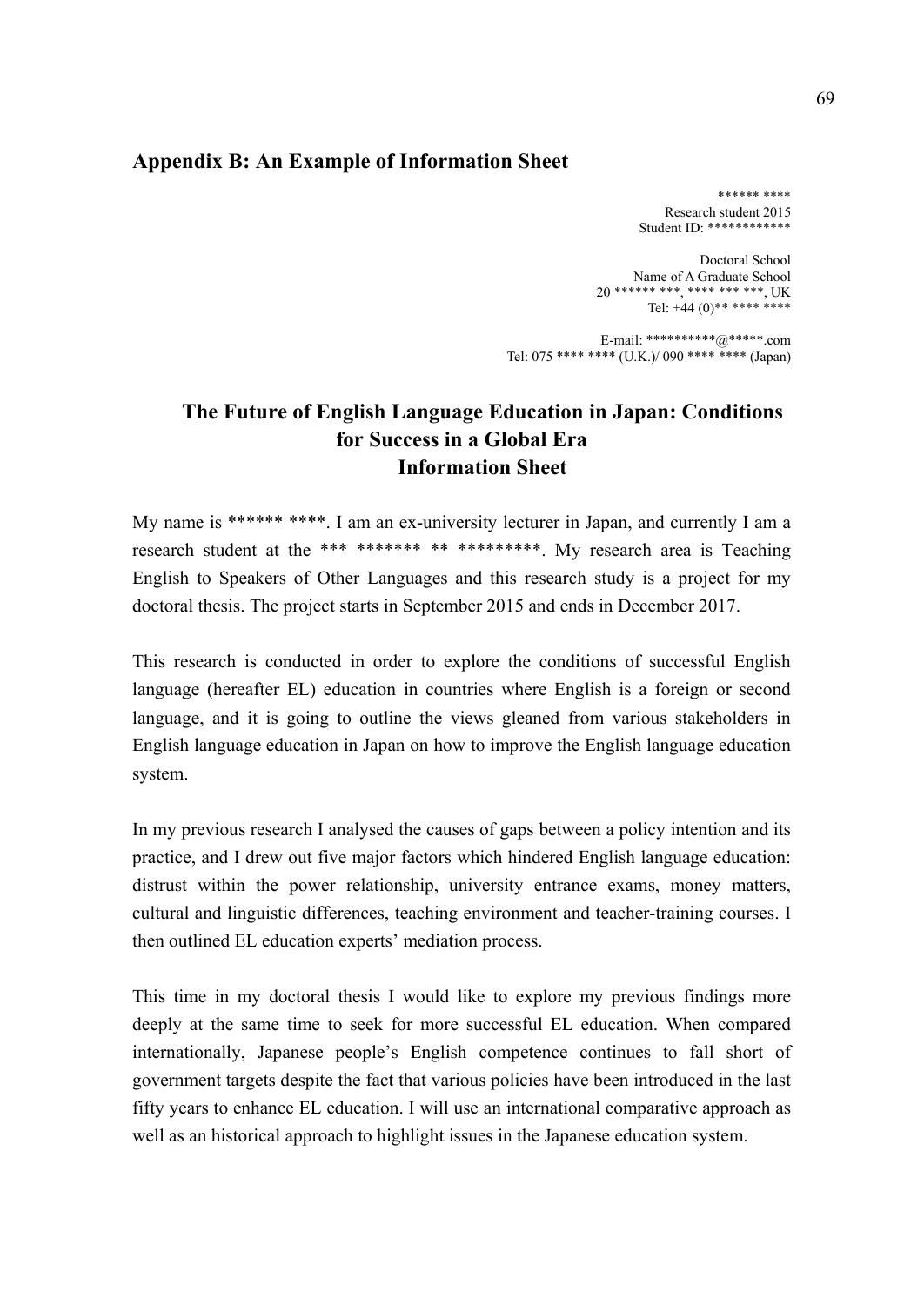The major part of this research is going to be about potential policy reforms in Japan: I investigate through interviews how Japanese people could translate the conditions that have brought about success in EL education in other countries into forms of best application in Japan. I will also seek to mediate the views of EL practitioners such that Japanese policy-makers will be encouraged to engage with them.

I would like to ask your participation in this study. If you choose to participate it will be completely your own free choice. You maintain the right to withdraw from participation from the research study, at any time, for any or no reason at all without bearing any consequence personally or professionally. The interview will be approximately 45 minutes long and it will involve a series of open questions based on your experience.

Thank you in advance for your time and support.

\*\*\*\*\*\* \*\*\*\*

(signed)